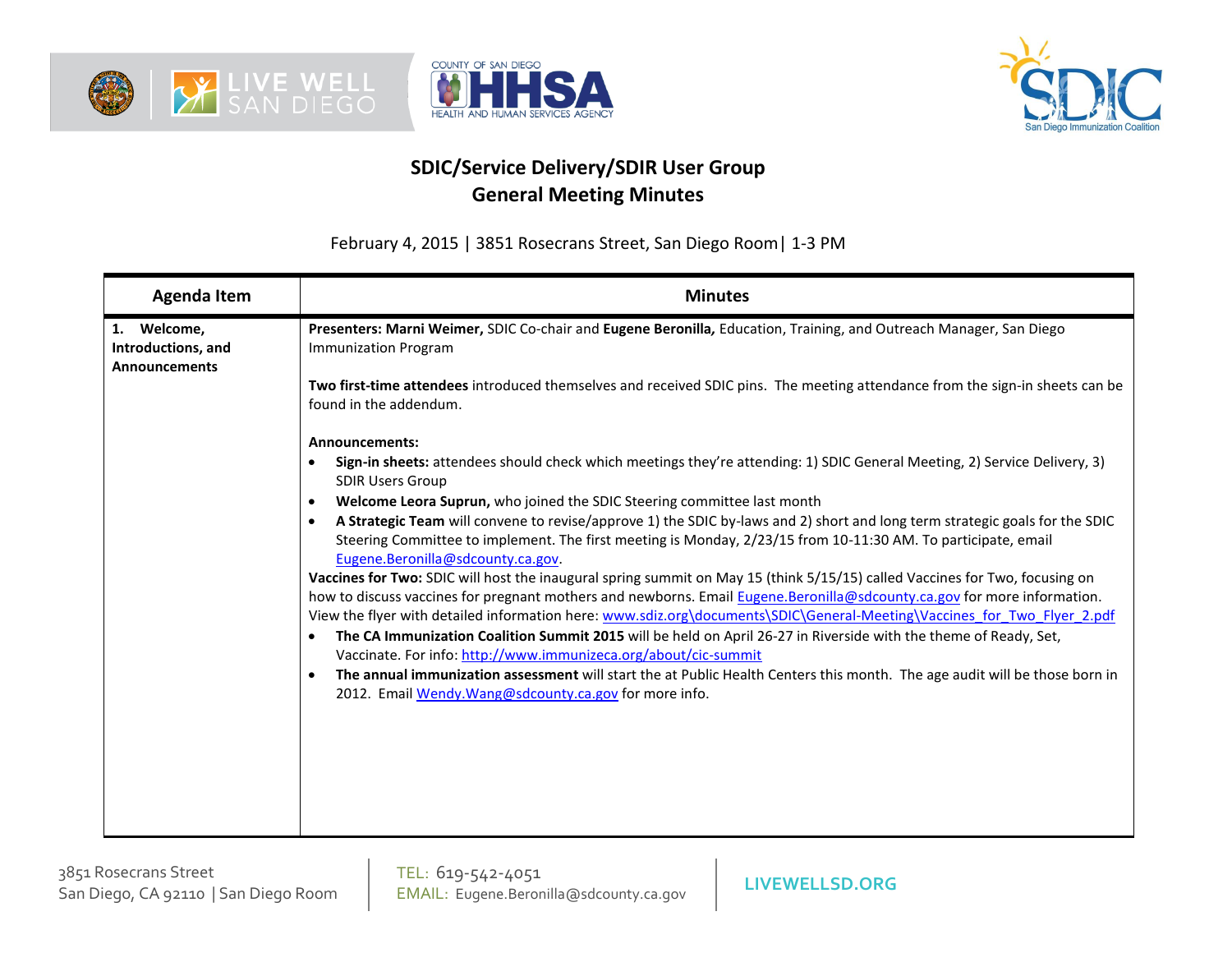





|                    | <b>Vaccines for Children (Colleen Mallen)</b><br>$\bullet$                                                                                                                                                                                                                                  |  |
|--------------------|---------------------------------------------------------------------------------------------------------------------------------------------------------------------------------------------------------------------------------------------------------------------------------------------|--|
|                    | Temperature were updated 12/2014. Start using immediately. A supervisor needs to review and sign logs.                                                                                                                                                                                      |  |
|                    | Call VFC with all out of temps temperatures except if they are too warm and for < 1 hour. Document, document,<br>document                                                                                                                                                                   |  |
|                    | To recertify for 2015, the Vaccine Coordinator and Back-up Coordinator must complete the following EZIZ training<br>modules: VFC Program Requirements, Storing Vaccines, How to Record Refrigerator Temperatures, How to Record<br>Freezer Temperatures, and Conducting a Vaccine Inventory |  |
|                    | To recertify for 2015, Provider of Record and Provider of Record Designee must complete the following EZIZ training<br>modules: VFC Program Requirements, Storing Vaccines, How to Record Refrigerator Temperatures, and How to Record<br><b>Freezer Temperatures</b>                       |  |
|                    | The EZIZ website including vaccine ordering and EZIZ training is experiencing technical difficulties. Please be patient.<br>Deadline for recertifying has been extended to 2/20/2015<br>$\overline{\phantom{a}}$                                                                            |  |
|                    | Continue giving doses of flu vaccine, recall patients for second doses when appropriate. All formulations still available<br>to reorder.                                                                                                                                                    |  |
|                    | VFC vaccines can only be given to VFC eligible patients. Adults requesting MMR vaccine should be referred to their<br>primary care provider.                                                                                                                                                |  |
| 2. Preteen Vaccine | Presenter: Dr. Mark Sawyer, Medical Director                                                                                                                                                                                                                                                |  |
| <b>Overview</b>    | San Diego Immunization Program                                                                                                                                                                                                                                                              |  |
|                    | Presentation slides: www.sdiz.org\documents\SDIC\General-Meeting\Sawyer_Pre-Teen_Immunizations.pdf                                                                                                                                                                                          |  |
|                    | Dr. Sawyer provided a presentation that reviewed vaccines for teenagers, as well as provided an update on the 2015 measles<br>cases:                                                                                                                                                        |  |
|                    | HHPV9 now available to increase our ability to prevent HPV-related cancers<br>$\bullet$                                                                                                                                                                                                     |  |
|                    | Pertussis continues to be a big problem in our community and we need to keep immunizing<br>$\bullet$                                                                                                                                                                                        |  |
|                    | New meningococcal vaccines can help prevent more cases of this devastating disease<br>٠<br>Measles is back-again!                                                                                                                                                                           |  |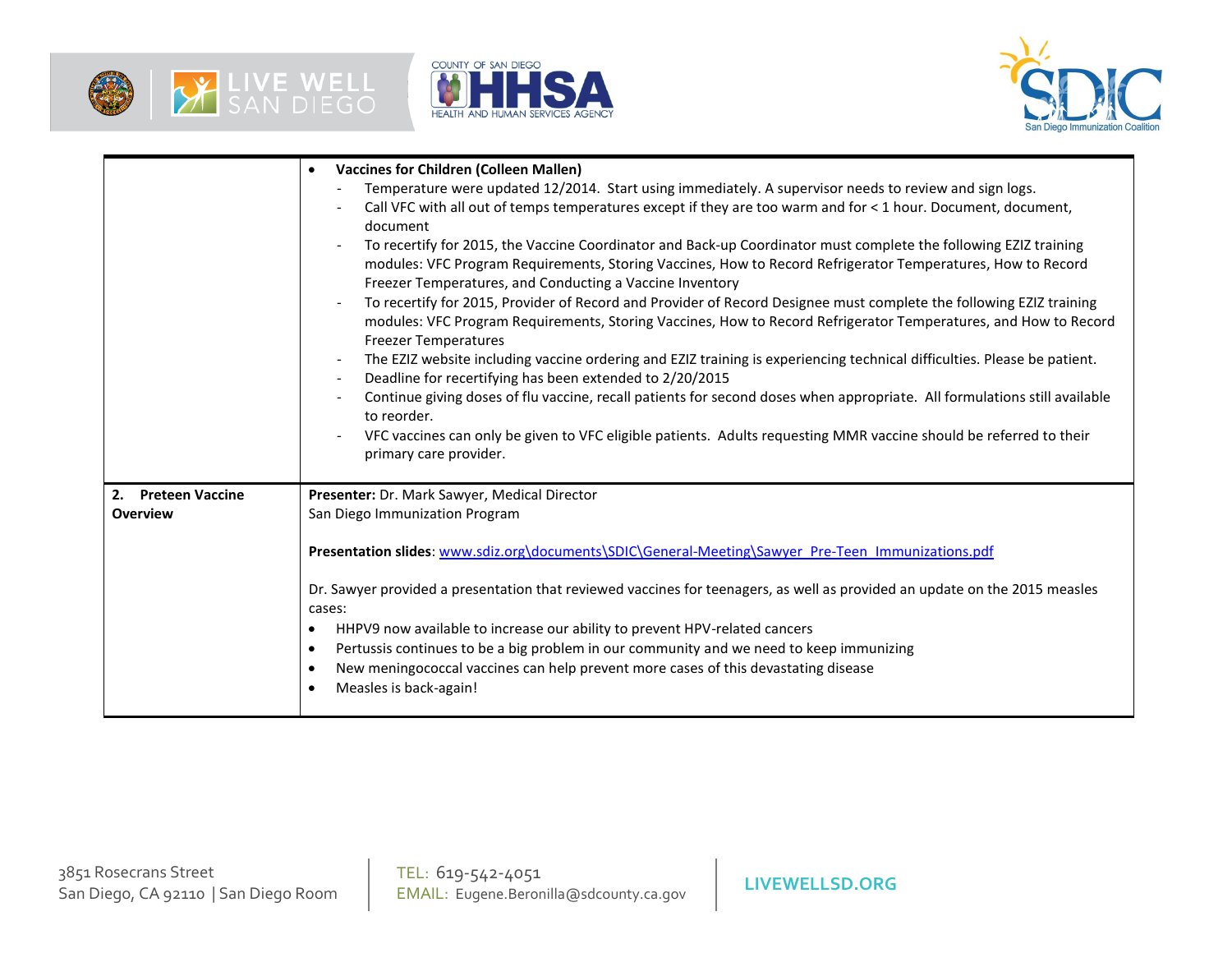





| 3. | <b>Preteen Vaccine</b> | Presenter: Harrison Bolter, Health Information Specialist                                                                                                                                                                                                                                                                                                                                                                                                                                                                                                                                                                               |  |
|----|------------------------|-----------------------------------------------------------------------------------------------------------------------------------------------------------------------------------------------------------------------------------------------------------------------------------------------------------------------------------------------------------------------------------------------------------------------------------------------------------------------------------------------------------------------------------------------------------------------------------------------------------------------------------------|--|
|    | Week                   | San Diego Immunization Program                                                                                                                                                                                                                                                                                                                                                                                                                                                                                                                                                                                                          |  |
|    |                        | Presentation slides: www.sdiz.org\documents\SDIC\General-Meeting\Bolter-PTVW-2015-020415.pdf                                                                                                                                                                                                                                                                                                                                                                                                                                                                                                                                            |  |
|    |                        | Harrison provided resources to assist clinics, programs, and schools for Preteen Vaccine Week, occurring February 8-14. The<br>coalition is encouraged to participate through the following:<br>Email signatures & newsletter articles<br>Social media messages<br>$\bullet$<br>Share with community partners<br>$\bullet$<br>Highlight pre-teen health<br>$\bullet$<br>Encourage health related school projects<br>Include messages in existing activities<br>$\bullet$<br>Partner with other departments or organizations<br>$\bullet$<br>Tie into other preteen health related topics<br>Visit www.shotbyshot.org for helpful videos |  |
|    | 4. Treating Ebola in   | Jamal K. Gwathney, MD, MPH, FAAFP                                                                                                                                                                                                                                                                                                                                                                                                                                                                                                                                                                                                       |  |
|    | <b>Africa</b>          | Commander, U.S. Public Health Service                                                                                                                                                                                                                                                                                                                                                                                                                                                                                                                                                                                                   |  |
|    |                        | <b>Clinical Director</b>                                                                                                                                                                                                                                                                                                                                                                                                                                                                                                                                                                                                                |  |
|    |                        | Melissa Thun introduced Dr. Gwathney. He is currently the Clinical Director of the Metropolitan Correctional Center, San Diego<br>Federal Bureau of Prisons (BOP). He also holds the rank of Commander within the United States Public Health Service. He<br>provides the clinical leadership for the entire institution and is the final authority on all clinical decisions. He holds a faculty<br>position as a voluntary Assistant Clinical Professor with UCSD.                                                                                                                                                                    |  |
|    |                        | Dr. Gwathney introduced Paul Nordstrom, RN who was also assigned as medical staff to treat Ebola patients in Liberia. Their<br>slides were informal and copies are not available. However, a summary of their presentation can be found below:                                                                                                                                                                                                                                                                                                                                                                                          |  |
|    |                        | The US Public Health Service's mission is to protect, promote, and advance the health and safety of the United States.<br>$\bullet$<br>The US deployed about 3000 government personnel to West Africa. It was the first time the United States government<br>provided direct service to treat Ebola, and it was the largest ever US government response to a global health crisis. The staff<br>had 20 nurses, 10 clinicians, 4 pharmacists, 6 behavior health specialists, logisticians, prev med/safety staff (who were<br>lauded as having worked the hardest), and admin/finance).                                                  |  |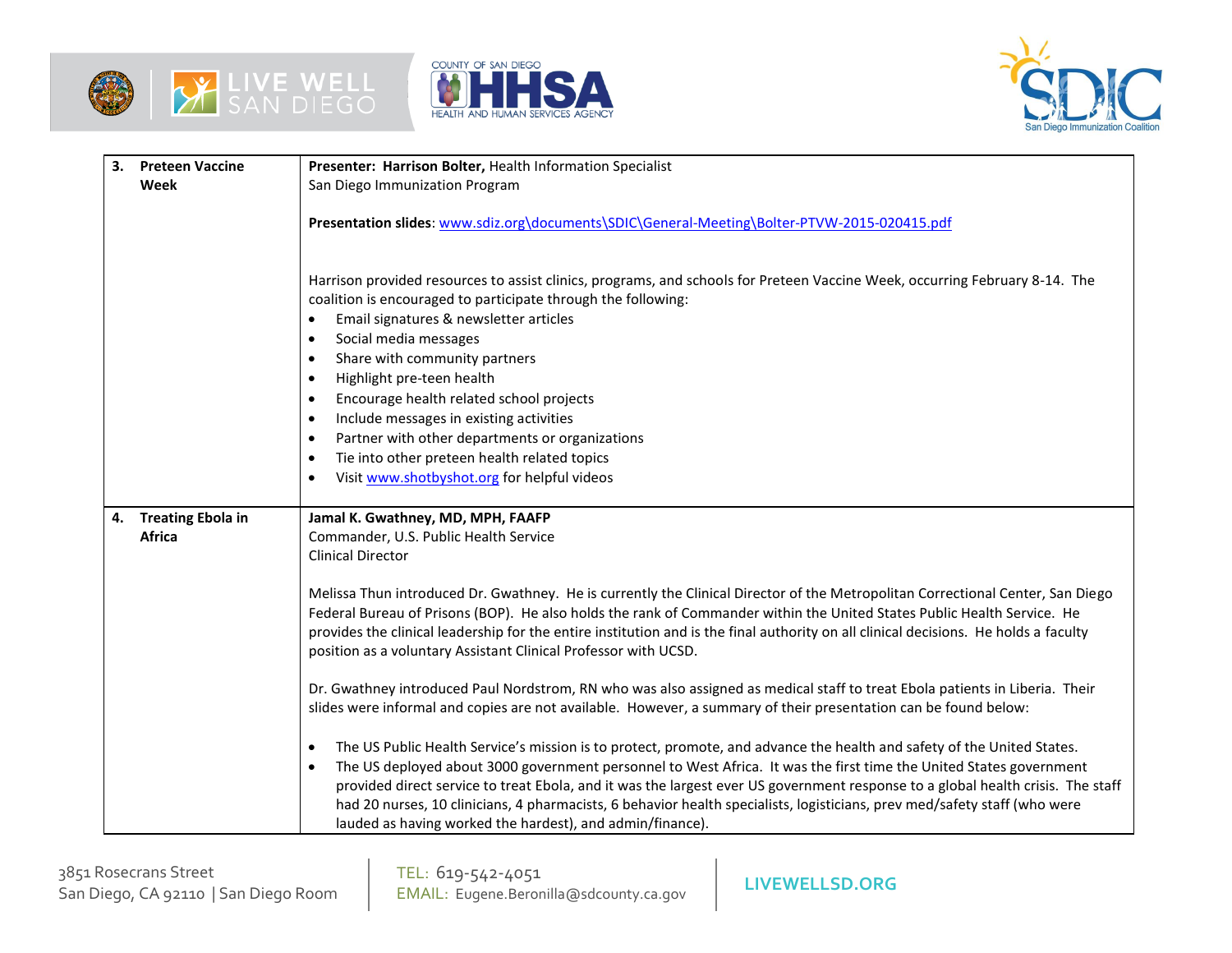





|    |                                                                  | Dr. Gwathney's team was part of the Monrovian Medical Unit that had 12 tents to serve as an Ebola treatment center.<br>Patients were health care workers from Liberia or United States citizens who were infected with Ebola.<br>The team served 18 patients, 13 of whom survived. This was a survival rate that was almost more than double other Ebola<br>$\bullet$<br>treatment centers.<br>Safety considerations included a buddy system, pre med/safety officer protocols, and one-on-one doffing procedures (the<br>$\bullet$<br>most important step). There were no high-risk exposures during the entire mission. However, there was also a discussion of<br>"altered standards of care," such as not providing CPR because of the risk of high transmission.<br>The audience thanked the presenters for their work and service |  |
|----|------------------------------------------------------------------|-----------------------------------------------------------------------------------------------------------------------------------------------------------------------------------------------------------------------------------------------------------------------------------------------------------------------------------------------------------------------------------------------------------------------------------------------------------------------------------------------------------------------------------------------------------------------------------------------------------------------------------------------------------------------------------------------------------------------------------------------------------------------------------------------------------------------------------------|--|
| 5. | State-purchased<br>Influenza<br><b>Vaccine Program</b><br>Update | Announcer: Karen Waters-Montijo, Chief of Epidemiology and Immunizations Services Branch, County of San Diego Health and<br><b>Human Services</b><br>Karen encouraged those with State Flu vaccines to continue with flu vaccinations and accountability. Accurate inventory must be<br>kept because this year's numbers will determine vaccine allocation in the following year. If clinics and practices have an<br>abundant supply that may not be used, they can return them to the Immunization Branch, who can then redistribute them to<br>other sites who could need them.                                                                                                                                                                                                                                                      |  |
| 6. | <b>SDIR Updates</b>                                              | Presenters: Rob Wester, Registry Manager and<br>Manny Mones, Provider Quality Improvement Manager<br>San Diego Immunization Program<br>Rob discussed the following:<br>SDIR Upgrade<br>March through May<br>Periodic off-line times and will try for Friday's after 5:30P<br>SDIR and San Diego Health Connect/Health Information Exchange communication upgrade<br>$\bullet$<br>SDIR updates<br>$\bullet$<br>Providers/Clinics should continue to provide the SDIR/TB Disclosures to their patients/clients<br>Request that providers/clinics "SEND-SECURE" when sending PHI to SDIR<br>Health and Safety Code 120440 - provide "disclosure" to patient regardless of confidentiality choice<br>TB Test Results - sharable soon, waiting on 5 organizations for confirmation                                                           |  |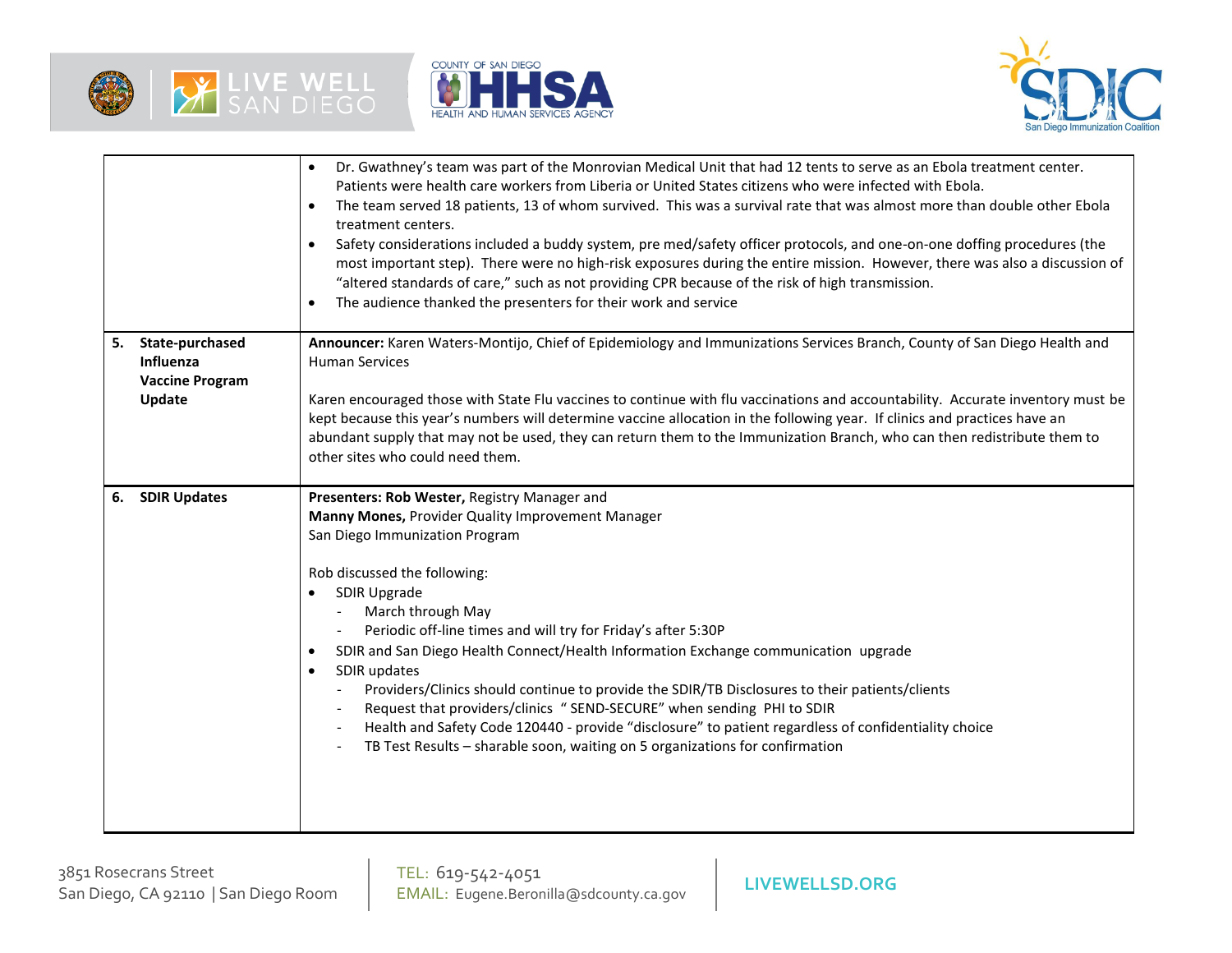





|                     | Health Information Exchange<br>UCSD/Kaiser both live But " on hold" with SDIR Upgrade<br>Sharp RS, Hospitals pending<br>Kaiser-Target partnership<br>Scripps Clinics, Palomar Pomerado Health " in-process<br>Manny presented on the following:<br>New PCV13/PPSV23 recommendations for Adults has been applied in SDIR<br>PCV13 forecasting issue for younger patients has been resolved<br>$\overline{\phantom{a}}$<br>SDIR Training opportunities - some seats still available. Call SDIR Helpdesk to reserve your seat. |
|---------------------|-----------------------------------------------------------------------------------------------------------------------------------------------------------------------------------------------------------------------------------------------------------------------------------------------------------------------------------------------------------------------------------------------------------------------------------------------------------------------------------------------------------------------------|
|                     | Basic Training on 2/12/15<br>Advanced Training 2/19/15<br>PowerPoint slides on the best practices for SDIR inventory management and adjustments scan be found here:<br>www.sdiz.org\documents\SDIC\General-Meeting\Knickerbocker Making Adjustments to Your SDIR Vaccine Inventory.pdf                                                                                                                                                                                                                                      |
| <b>Next Meeting</b> | Wed, April 1, 2015 from 1-3 PM                                                                                                                                                                                                                                                                                                                                                                                                                                                                                              |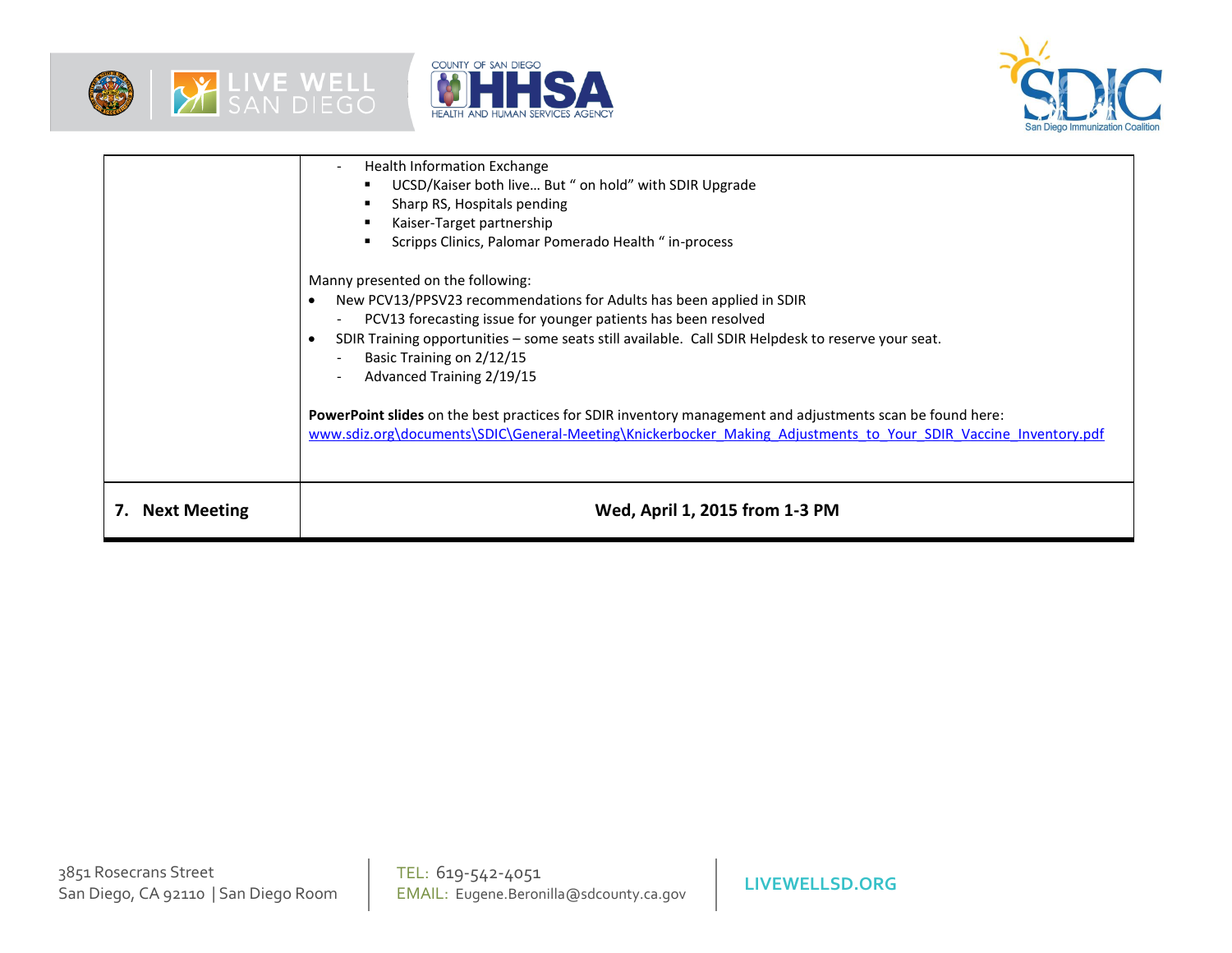





## **Addendum: SDIC Meeting Attendees (all) February 4, 2014**

|                  | <b>Name</b>            | Organization               |
|------------------|------------------------|----------------------------|
| 1.               | Adriana Cruz           | <b>SDIP</b>                |
| $\overline{2}$ . | Ana Brones             | <b>SYHC</b>                |
| 3.               | Ana Seda               | <b>SDCMSF</b>              |
| 4.               | Angela a Teluz         | La Maestra                 |
| 5.               | Angelica Palomino      | <b>RHAP</b>                |
| 6.               | Angenid Robles         | <b>VCC Pier View</b>       |
| 7.               | <b>Beatriz Tovar</b>   | <b>VCC</b>                 |
| 8.               | Glenna Thomas          | <b>NHA Headstart</b>       |
| 9.               | Carmen Phruksukarn     | SDIP                       |
| 10.              | Carol Quinn            | <b>SDIR</b>                |
| 11.              | Carole Norman          | SDBNA                      |
| 12.              | <b>Colleen Mallen</b>  | <b>CDPH</b>                |
| 13.              | Eileen Griffiths       | <b>SDUSD</b>               |
| 14.              | Eugene Beronilla       | <b>SDIP</b>                |
| 15.              | <b>Florence Bernal</b> | <b>CHDP</b>                |
| 16.              | Gina Laws              | SDIP                       |
| 17.              | Gina Sandoval          | <b>NCPHC</b>               |
| 18.              | <b>Grace Kang</b>      | <b>County Epidemiology</b> |
| 19.              | Greta Suydam           | Sanofi                     |
| 20.              | <b>Harrison Bolter</b> | <b>SDIP</b>                |
| 21.              | Heidi Deguzman         | <b>EISB</b>                |
| 22.              | Jaclyn Waters          | <b>MCFHS</b>               |
| 23.              | Jennifer Orallo        | North Coastal PHC          |
| 24.              | Leora Suprun           | Independent                |
| 25.              | Lisa Duncan            | <b>FHCSD</b>               |
| 26.              | Lisa McGerald          | <b>NCHS</b>                |
| 27.              | Luanne Arangio-Law     | Pacific Health             |
| 28.              | Lynn Kwock             | GSK                        |

| 29. | <b>Manny Mones</b>   | <b>SDIP</b>                       |
|-----|----------------------|-----------------------------------|
| 30. | Margaret Alser       | <b>NCPHC</b>                      |
| 31. | Margarita Espinosa   | <b>SYHC</b>                       |
| 32. | Maria Alvarez        | <b>SDIP</b>                       |
| 33. | Maria Oropeza        | <b>SDIR</b>                       |
| 34. | Marni Weimer         | Sharp                             |
| 35. | Martha Canoy         | <b>NIPH</b>                       |
| 36. | Martha Magos         | <b>NIPH</b>                       |
| 37. | Melissa Thun         | <b>SDIP</b>                       |
| 38. | Michelle Waite       | MedImmune                         |
| 39. | Nancy Knickerbocker  | <b>SDIP</b>                       |
| 40. | Nancy Page           | First 5 San Diego                 |
| 41. | Nikki Washington     | Borrego Health                    |
| 42. | Pearl Contreras      | <b>SDFC</b>                       |
| 43. | Renee Dean           | <b>Community College District</b> |
| 44. | <b>Rob Wester</b>    | <b>County EISB</b>                |
| 45. | Robert Robledo       | <b>FHCSD</b>                      |
| 46. | <b>Robert Yates</b>  | Merck                             |
| 47. | Rosa Garcia          | <b>SYHC</b>                       |
| 48. | Rynna Harwele        | <b>AKA Head Start</b>             |
| 49. | Sarah Stous          | <b>UCSD Volunteer</b>             |
| 50. | Silvia Bazan         | <b>VCC</b>                        |
| 51. | Suzi Bouveron        | <b>CDPH</b>                       |
| 52. | <b>Teresa Corral</b> | <b>ERPHC</b>                      |
| 53. | <b>Tom Gallanis</b>  | <b>TruMed Systems</b>             |
| 54. | <b>Tracey Murphy</b> | <b>RCPM</b>                       |
| 55. | Wendy Wang           | <b>SDIP</b>                       |

3851 Rosecrans Street<br>San Diego, CA 92110 | San Diego Room

TEL: 619-542-4051 EMAIL: Eugene.Beronilla@sdcounty.ca.gov San Diego, CA 92110 | San Diego Room **LIVEWELLSD.ORG**